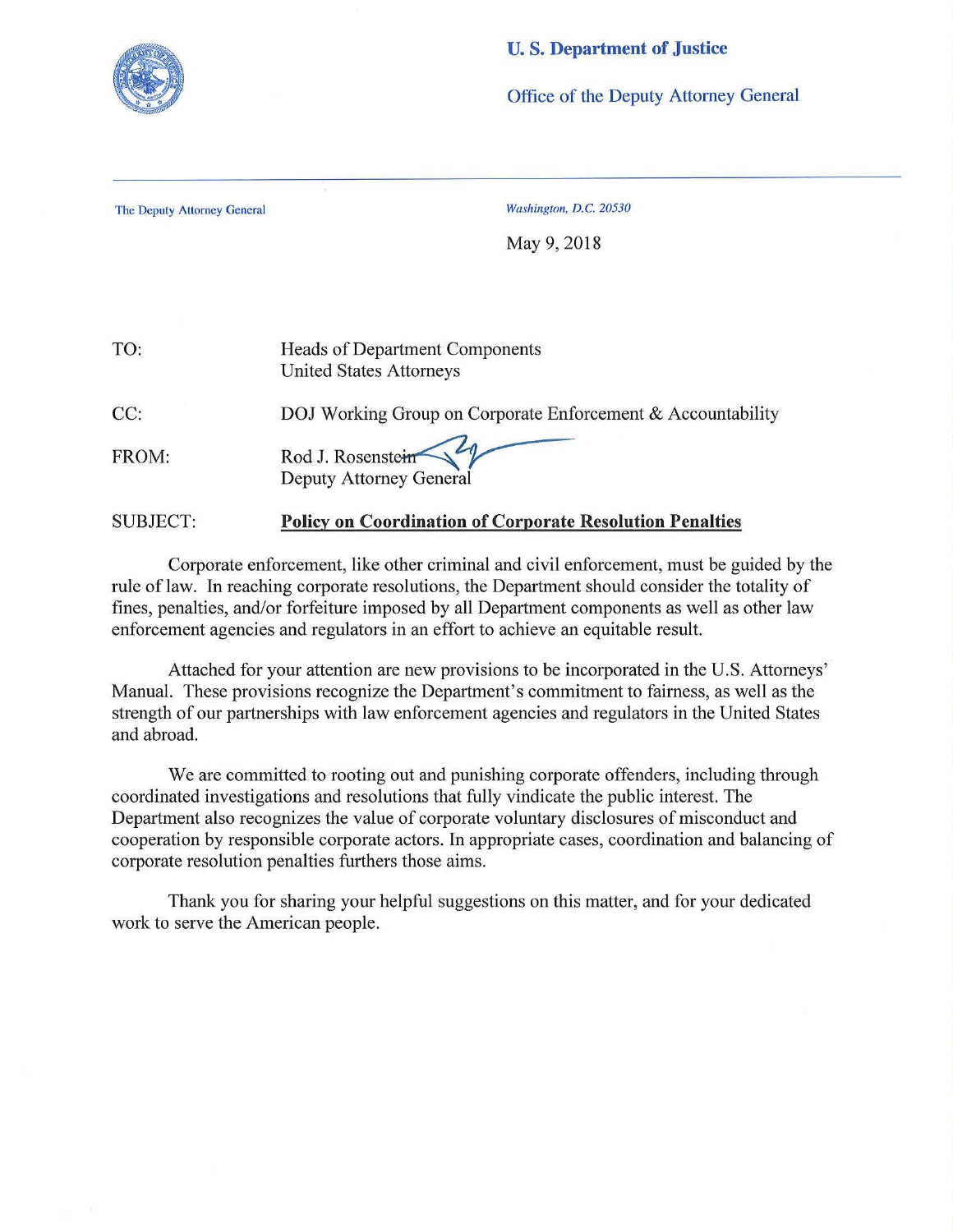## **New Section in USAM Title 1**

## **1-12.100 - Coordination of Corporate Resolution Penalties in Parallel and/or Joint Investigations and Proceedings Arising from the Same Misconduct**

In parallel and/or joint corporate investigations and proceedings involving multiple Department components and/or other federal, state, or local enforcement authorities, Department attorneys should remain mindful of their ethical obligation not to use criminal enforcement authority unfairly to extract, or to attempt to extract, additional civil or administrative monetary payments.

In addition, in resolving a case with a company that multiple Department components are investigating for the same misconduct, Department attorneys should coordinate with one another to avoid the unnecessary imposition of duplicative fines, penalties, and/or forfeiture against the company. Specifically, Department attorneys from each component should consider the amount and apportionment of fines, penalties, and/or forfeiture paid to the other components that are or will be resolving with the company for the same misconduct, with the goal of achieving an equitable result.

The Department should also endeavor, as appropriate, to coordinate with and consider the amount of fines, penalties, and/or forfeiture paid to other federal, state, local, or foreign enforcement authorities that are seeking to resolve a case with a company for the same misconduct.

The Department should consider all relevant factors in determining whether coordination and apportionment between Department components and with other enforcement authorities allows the interests of justice to be fully vindicated. Relevant factors may include, for instance, the egregiousness of a company's misconduct; statutory mandates regarding penalties, fines, and/or forfeitures; the risk of unwarranted delay in achieving a final resolution; and the adequacy and timeliness of a company's disclosures and its cooperation with the Department, separate from any such disclosures and cooperation with other relevant enforcement authorities.

This provision does not prevent Department attorneys from considering additional remedies in appropriate circumstances, such as where those remedies are designed to recover the government's money lost due to the misconduct or to provide restitution to victims.